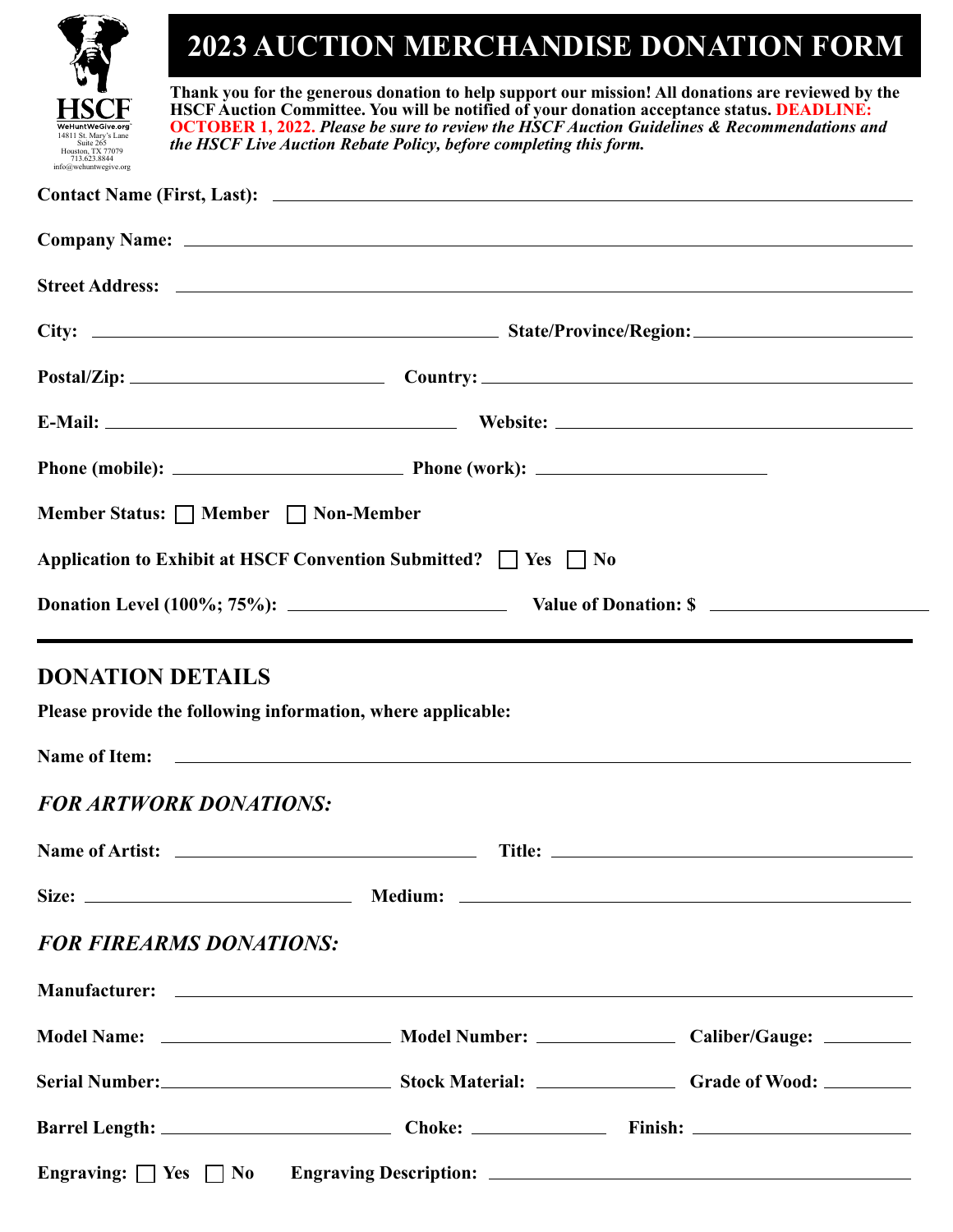## *FIREARMS ACCESSORIES:*

| $Case: \Box$ Yes $\Box$ No Case Type: $\Box$                                        |  |
|-------------------------------------------------------------------------------------|--|
|                                                                                     |  |
|                                                                                     |  |
| <u>,这些人都是一个人的人,我们就是一个人的人,我们就是一个人的人,我们就是一个人的人,我们就是一个人的人,我们就是一个人的人,我们就是一个人的人,我们就是</u> |  |
|                                                                                     |  |
|                                                                                     |  |
|                                                                                     |  |
|                                                                                     |  |

**IF YOU PREFER TO PROVIDE A COMPLETED DONATION DESCRIPTION, PLEASE ENTER HERE. Please write your donation description as you wish it to appear in the auction catalog. Include the title you prefer for your auction description. You may also attach your description as a separate document, preferably in Word format.**